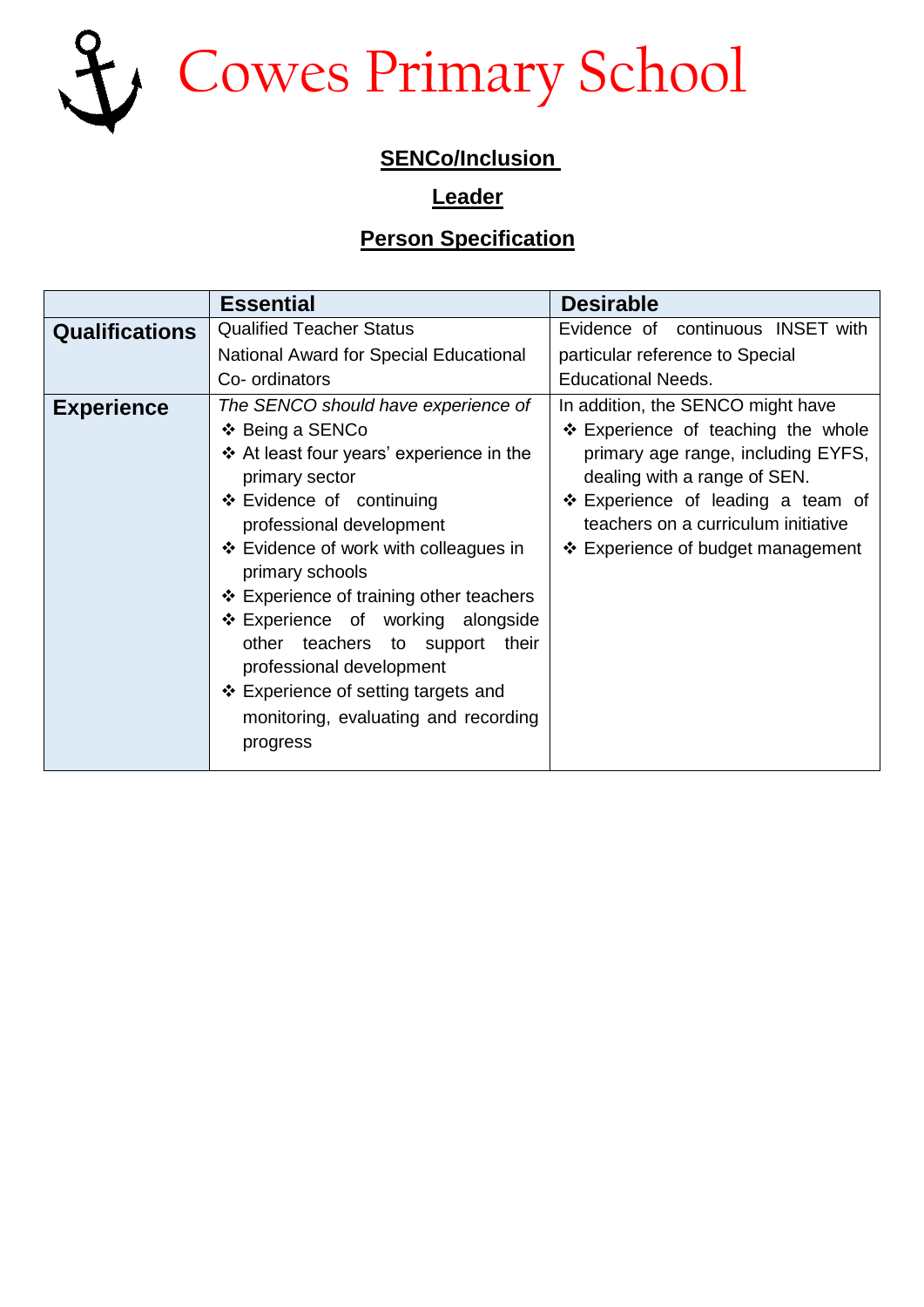| <b>Knowledge</b> | The SENCO should have knowledge          | In addition the SENCO might         |
|------------------|------------------------------------------|-------------------------------------|
| and              | and understanding of                     | have knowledge and                  |
| Understanding    | * The SEN Code of Conduct and its        | understanding of                    |
|                  | practical application                    | ❖ Using comparative information     |
|                  | ❖ The EHCP process and the evidence      | about attainment                    |
|                  | needed                                   | ❖ The funding support mechanism for |
|                  | ❖ Behaviour management techniques        | <b>SEN</b>                          |
|                  | for groups and individuals               | ❖ The roles and responsibilities of |
|                  | ❖ Familiarity with a range of Special    | educational psychologists and of    |
|                  | <b>Educational Needs</b>                 | learning and behaviour support      |
|                  | ❖ Good understanding of curriculum       | services                            |
|                  | and pedagogical issues related to        | ❖ Pastoral support plans            |
|                  | extending pupil performance and the      | ❖ An understanding of Government    |
|                  | development of thinking skills           | initiatives to raise achievement    |
|                  | ❖ Good understanding<br>of<br>factors    | ❖ Knowledge and understanding to    |
|                  | effective<br>promoting<br>transfer<br>0f | support EAL children                |
|                  | learners from one phase of education     | * Knoweldge and understanding of    |
|                  | to the next                              | Attachment Theory and supporting    |
|                  | ❖ Good understanding of the principles   | pupils presenting with Attachment   |
|                  | behind school improvement including      | disorders                           |
|                  | school<br>improvement                    | ❖ Team Teach or other<br>positive   |
|                  | planning,<br>monitoring,                 | handling approaches                 |
|                  | review and evaluation of                 |                                     |
|                  | progress                                 |                                     |